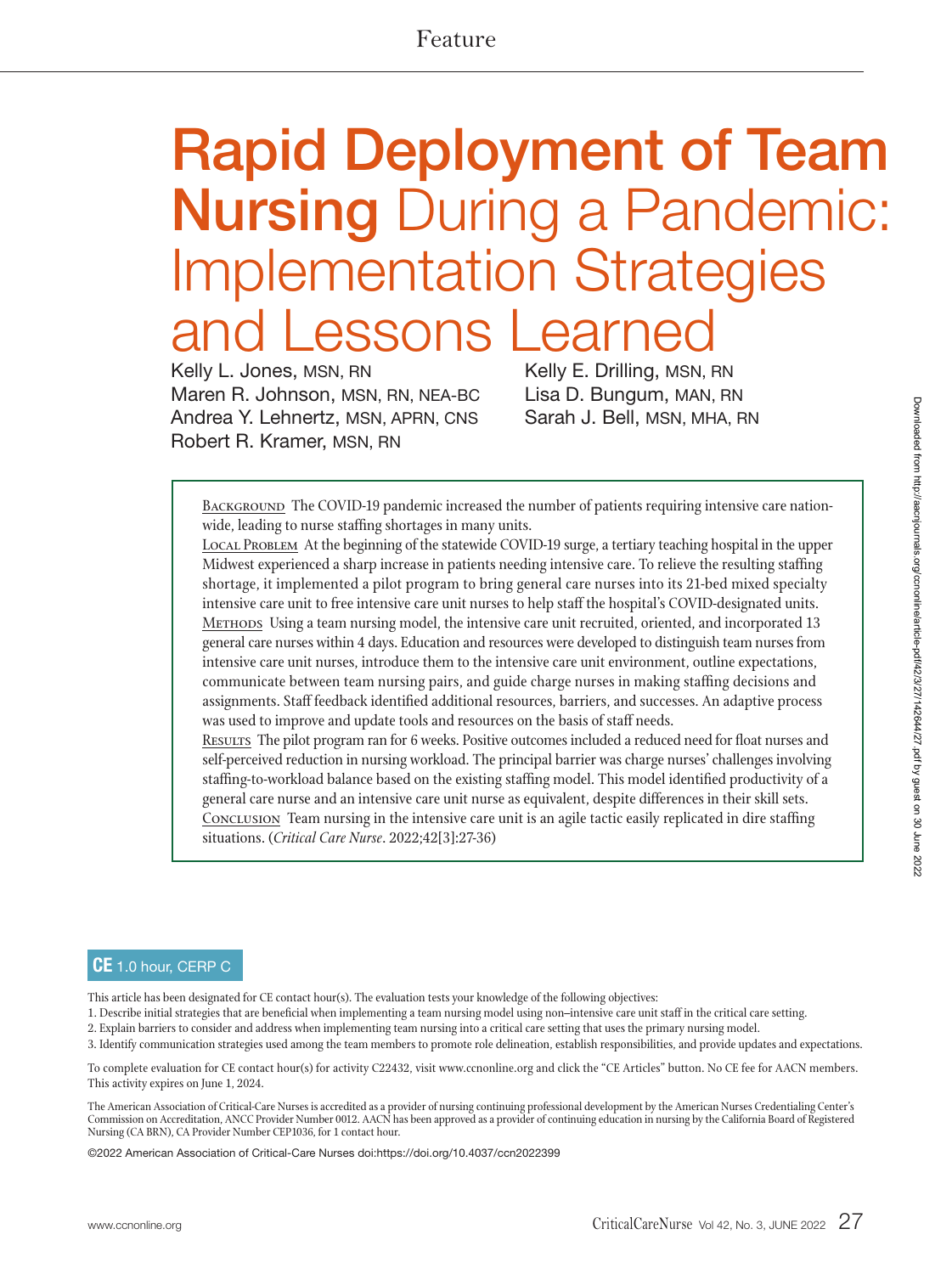**Historically, inpatient nursing has been dominated by 4 nursing care delivery models:**<br> **functional, team nursing, total patient care,**<br>
and primary nursing.<sup>1</sup> At a tertiary teaching hospital<br>
in the upper Midwest, prima **nated by 4 nursing care delivery models: functional, team nursing, total patient care,**  in the upper Midwest, primary nursing has traditionally been the model used on inpatient care units. In this model, care is patient centered and relationship based, requiring the nurse to maintain full accountability for the assessment, planning, implementation, and evaluation of a patient's care 24 hours a day.<sup>2</sup> Although there is little substantiated research on the efficacy of primary nursing, this care model has generally been viewed as superior to others because of its patient-centered approach and promotion of nurses' professionalism, autonomy, and decision-making skills.<sup>3</sup>

# **Effect of the Pandemic on Nursing Care Models**

On January 9, 2020, the World Health Organization (WHO) announced a cluster of nearly 60 pneumonia cases in Wuhan, China, stemming from a novel coronavirus (SARS-CoV-2). The first confirmed case of COVID-19 in the United States was reported 12 days after the initial WHO announcement, and the White House declared a US public health emergency due to the outbreak 2 weeks later.<sup>4</sup> On March 11, 2020, the WHO classified the outbreak as

#### Authors

*Kelly L. Jones is a nursing education specialist, medical/surgical/ transplant intensive care unit/progressive care unit, Mayo Clinic, Rochester, Minnesota.* 

*Maren R. Johnson is a nurse manager, medical/surgical/transplant intensive care unit/progressive care unit, Mayo Clinic.* 

*Andrea Y. Lehnertz is a clinical nurse specialist for the medical/ surgical/transplant intensive care unit/progressive care unit, the code blue and rapid response teams, and the enhanced critical care unit, Mayo Clinic.* 

*Robert R. Kramer is a nurse manager of an orthopedic general care unit, Mayo Clinic.*

*Kelly E. Drilling is a nurse manager of an orthopedic general care unit, Mayo Clinic.* 

*Lisa D. Bungum is a nurse administrator for medical/surgical intensive care units, pulmonology, and the sleep clinic, Mayo Clinic.* 

*Sarah J. Bell is a nurse administrator, Center for Digital Health and Orthopedics, Mayo Clinic.* 

*Corresponding author: Kelly L. Jones, MSN, RN, Department of Nursing, Mayo Clinic, 200 First St SW, Rochester, MN 55905 (email: jones.kelly1@mayo.edu).* 

*To purchase electronic or print reprints, contact the American Association of Critical-Care Nurses, 27071 Aliso Creek Rd, Aliso Viejo, CA 92656. Phone, (800) 899-1712 or (949) 362-2050 (ext 532); fax, (949) 362-2049; email, reprints@aacn.org.*

a pandemic.<sup>5</sup> At the end of 2020, the pandemic had resulted in more than 83 million cases of COVID-19 and 1.8 million deaths around the world.<sup>2</sup>

For several months into the pandemic, little was known about the characteristics of infection with and transmission of the new virus, or about how to treat COVID-19. The early response to exposure, display of symptoms, and suspected or confirmed cases involved a low threshold for quarantining individuals for 14 days after exposure to an infected person.<sup>6</sup> As cases surged in a seemingly arbitrary pattern throughout the country, the cumulative effect of rising inpatient censuses and hospital staff absences due to illness and/or quarantine was significant staff shortages throughout health care institutions, and specifically in intensive care units (ICUs). In response, the Centers for Disease Control and Prevention issued guidance for health care organizations to help them operate effectively during the pandemic, including a comprehensive hospital preparedness checklist and strategies to mitigate staffing shortages.<sup>7</sup>

The upper Midwest did not experience a sharp increase in confirmed cases and hospitalizations until the fall of 2020. Experiencing similar challenges that other health care systems faced, our tertiary teaching hospital implemented several of the tactics recommended by the Centers for Disease Control and Prevention. These strategies included canceling nonurgent surgeries and nonessential meetings and classes, use of telemedicine technology, onboarding travel nurses, and preparing ambulatory nurses, advanced practice provider students, and nurse leaders for potential redeployment to inpatient bedside nursing.

As ICUs continued to experience an escalation in census and acuity, efforts aimed to offset the staffing-toworkload disparity remained insufficient. In response, nursing leadership proposed implementing team nursing as a strategy to support ICU staffing. Early in the pandemic, the Society of Critical Care Medicine published a resource for managing heavily burdened ICUs while optimizing the availability of scarce ICU-trained nurses, including the recommendation to implement a "tiered staffing strategy" that employed non-ICU nurses and non-ICU advanced practice providers under the direction of an ICU nurse.<sup>8</sup>

The tiered staffing strategy, like team nursing, originated in the 1950s as a result of the nursing shortage following World War II and the significant growth of licensed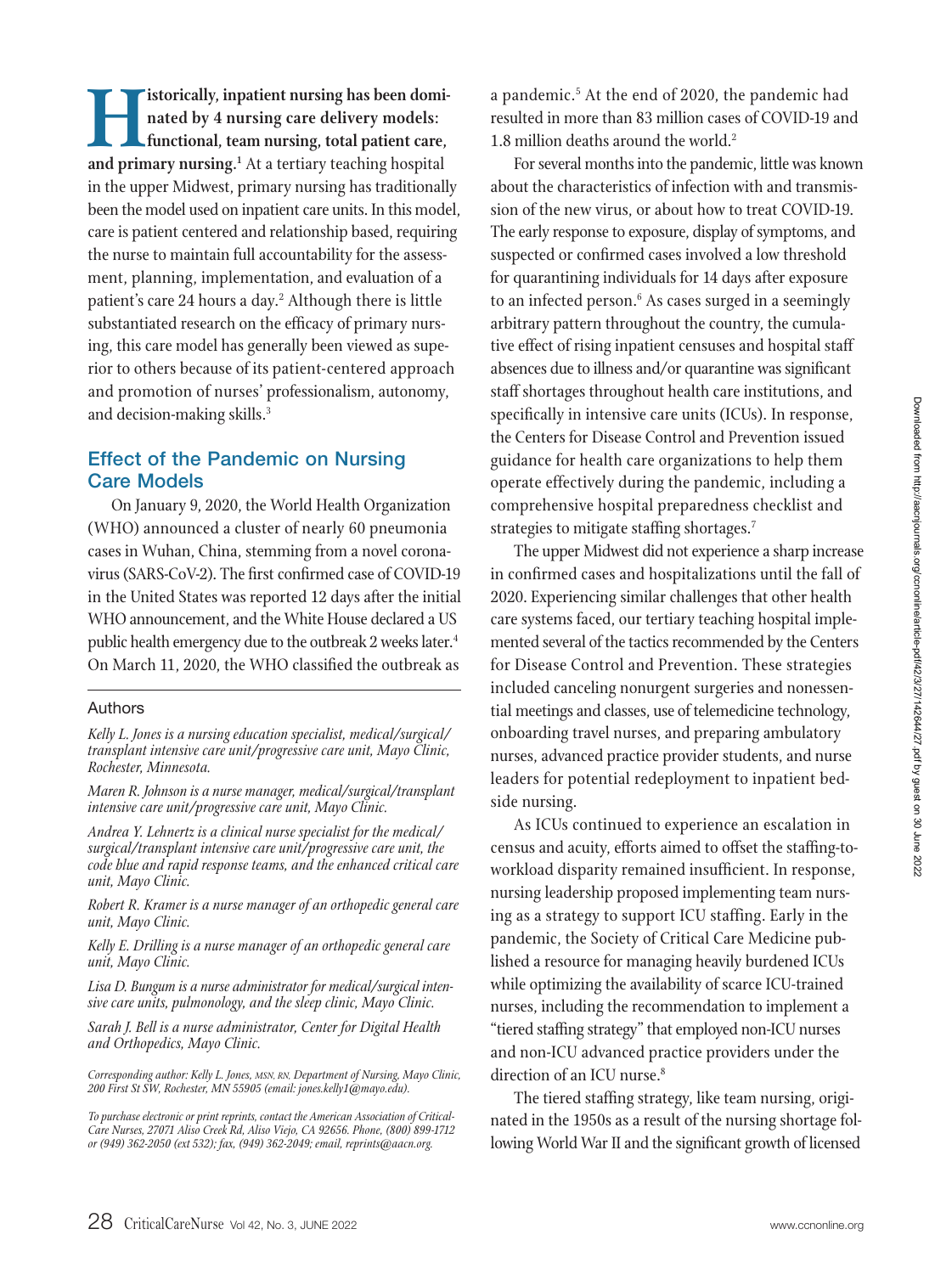practical nurses and ancillary staff during that period. The philosophy was that the efforts of a diversified staff, directed by a professional nurse, would result in a quality of care far superior to what could be attained individually.<sup>9</sup> Team nursing is most often described in nursing literature pertaining to general care environments.<sup>10-13</sup> However, little has been written about the use of this model in critical care settings. Gill et al<sup>14</sup> described piloting team nursing in an ICU using only intensive care–trained nurses in their model. In a review of the literature, we found no articles reporting the use of general care and critical care nurses within a team nursing model in the ICU setting.

# **Team Nursing Implementation**

In response to nursing leadership's call, the 21-bed medical/surgical/transplant ICU (which was not a COVIDdesignated unit) volunteered to pilot a team nursing approach. The aim of the pilot program was to collaborate with general care nurses to free critical care–trained nurses to help staff the hospital's COVID-designated ICUs. This planning occurred under the direction to "move quickly and learn along the way." The pilot program involved only nurses, to enable rapid implementation of the training and communication needed to achieve the goal of deploying ICU nurses to care for critically ill patients with COVID-19.

The first step was to identify general care nurses to reassign to the ICU. Because of the reduction in elective surgeries during the pandemic, nursing staff from 2 orthopedic specialty units were selected. The nursing leadership team, comprising the nurse manager, clinical nurse specialist, and nursing education specialist from the ICU, collaborated with the nurse managers on these orthopedic units. Together, they worked to recruit individuals who were interested in voluntarily undertaking a short-term assignment for an indeterminate time in the ICU. Thirteen nurses were identified, with experience levels varying from less than 1 year to 19 years, with the majority having only a few years of nursing experience.

# **Orientation**

Nursing administrative leaders initially recommended a 4-hour orientation for general care nurses moving to the ICU, as a possible hospital-wide implementation of team nursing further into the pandemic might not allow

for more robust training. However, the leadership team decided to lengthen the orientation, recognizing that in addition to the challenges of implementing a new level of care coordination, the transition would be difficult not only for general care nurses unfamiliar with the ICU environment but also for ICU nurses adapting to a diminished sense of control and awareness of their patients' status.

Orientation to the ICU involved an initial 8-hour observation shift to acclimate general care nurses to the unit's environment, equipment, and patient population, including a brief overview of the significance of various alarms and expectations of the general care nurse regarding an alarm (Figure 1). Owing to the rapid implementation of this model, the general care nurses' scope of practice remained the same during their roles as team nurses in the ICU; they were not trained to be responsible for ICUlevel concepts, skills, or medications. Within a week, gaps in the general care nurses' knowledge of the specialty populations within this ICU emerged, as well as a lack of general care skills more frequently used on medical units than on surgical units. In the pilot ICU, most of the patients have hematology and oncology specialty needs. Thus, nurses must have a specific skill set, including managing nasogastric tubes, enteric feeding tubes, and complex wounds and intravenous access. The orthopedic nurses, while highly skilled, lacked experience and confidence caring for this patient population. Therefore, a 4-hour training session was developed and implemented a week into the pilot program. During this "boot camp," an experienced ICU preceptor provided hands-on demonstration of nursing skills frequently used in the pilot ICU that were within the general care nurses' scope of practice (Figure 1).

# **Integration**

The foundation of team nursing is strong leadership and clear communication.<sup>9</sup> To avoid confusion among providers and ancillary staff, identification badge tags and door cards were created to differentiate general care nurses from ICU nurses. General care nurses were identified as "team nurses" instead of "general care nurses" to maintain confidence among patients and families that appropriately skilled nurses were caring for them. A team nursing Assessment and Agreement form was adapted for the ICU from hospital surge-planning resources (Figure 2). This form was to be used for each patient cared for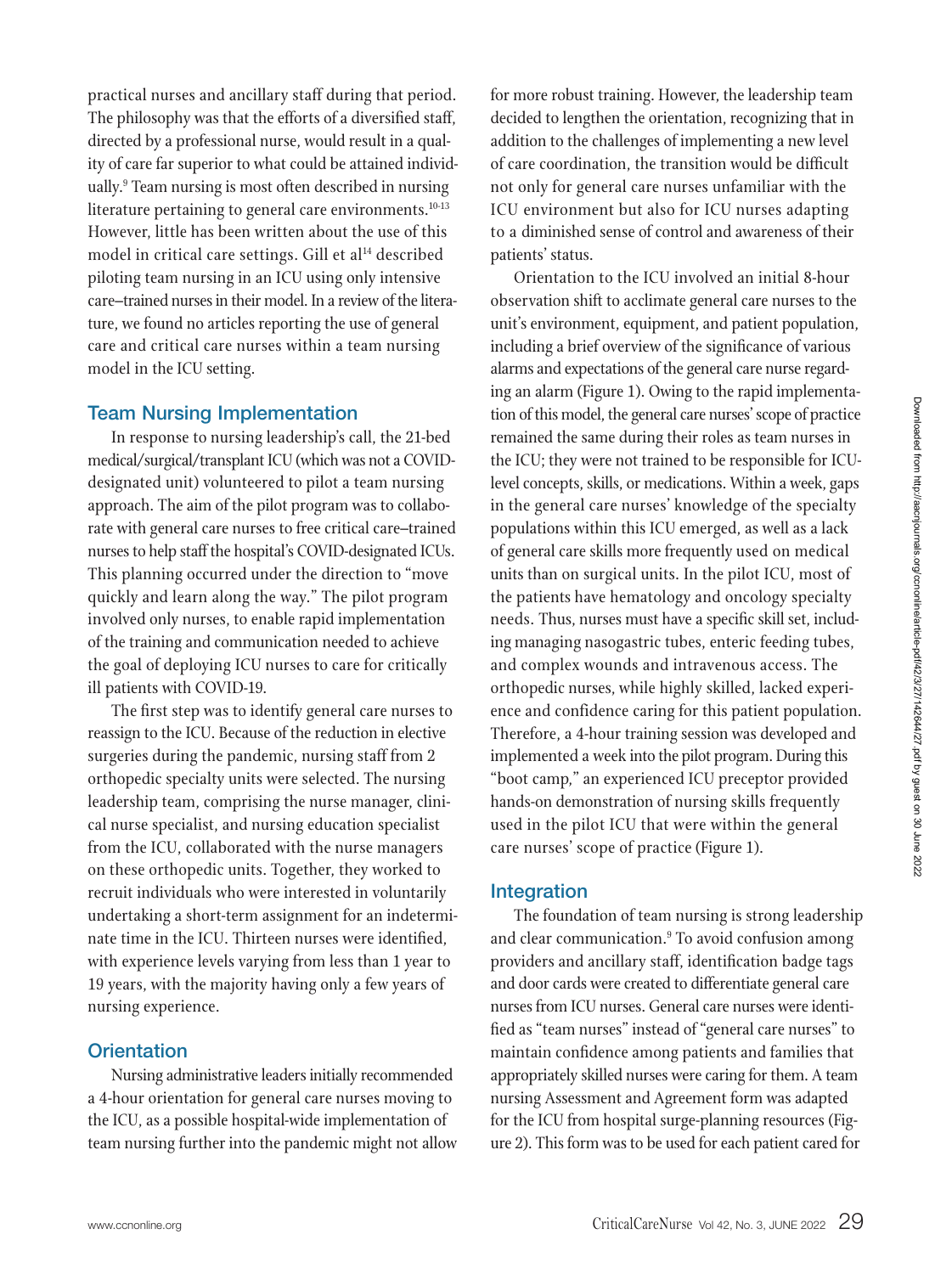Observe Bedside Handoff **Unit Orientation** Break & Locker Rooms **Linens; Linen Bag Closet** Fire extinguishers, fire pulls, oxygen shut off Medication Station<sup>a</sup> (IV bags, ampules, sticks, syringes) Laundry/Garbage Chutes Glucometer location Box Lift Room Safe Patient Handling Equipment Dirty Utility **Isolation carts** Dietary process, room, & supplies Multidisciplinary team (who do I go to?) Emergency Equipment/Code Cart Numbers Numbers Numbers Big Parstock; Unit Parstock; Pump Closet, PT/OT Room – Commonly used items  $\Box$  OT/PT Involvement **Patient Room Orientation** Safety equipment/checks Call Light/Staff Assist/Code Blue/Cancel (on tower versus wall) Bed function/restraint-tying locations (bed exit, surfaces, scale, CPR pull, plugged in, interpreter) VS monitor & alarms (briefly what they mean, expectation is to acknowledge & alert nurse) - Discuss how to determine accuracy of Spo<sub>2</sub> w/pleth. If desaturating, discuss increasing NC/NP oxygen, need to bag, push 100% oxygen, & **alert ICU nurse no matter what** - ICU RN sets narrow parameters on VS monitor Bedside tablets (call eICU – on ID badge phone numbers); bedside tablets for patient/family video calls Patient phone versus wall phone **Skills Training** Ventilator, 100% oxygen button, & alarms (briefly what they mean, expectation is to alert RT by phone & pager/ICU nurse) • **High pressure alarm**: biting tube, trying to talk, kink in tube, cough, decrease compliance, mucous plug, pneumothorax • **Low pressure alarm**: leak in vent tubing, cuff not inflated or leaking, low tidal volume • **High/low tidal volume or minute volume** • **Vent disconnect**: from patient or ventilator, low tidal volume • **Apnea**: RT sets alarm limit based on period of time no breath IVs: • Access not seen in GC (IJs, dialysis catheters, RIC) • Managing multiple lines • Compatibility • Determine which line to use (e.g. ideal access for antibiotics, fluids, etc.) • TPN/Lipids • Spiking/Priming Albumin • Checking blood return on IVs Pressure Bags (brief overview; needs burping, needs pressure increased periodically, etc.) – **expectation is for ICU RN to manage** Review info on ID Badge Phone Numbers Card Oral Care on Vented Patients CRRT machine & alarms (brief overview, expectation is to alert ICU nurse) NG/OG/PEG/PEJ Tubes • Meds • Suction Tube Feedings Ambu/anesthesia bagging; bag/mask; assisting with suctioning by bagging PPE & Aerosol Generating Procedures (High, medium, low risk; viral filters; continuous versus intermittent; PPE during versus after) Oxygen Devices • CFM • Non-rebreather • High-Flow Nasal Cannula **Urometers** • How to look at previous numbers • Best practice for emptying • How to put the box in/out of the Urometer Proning video (ICU RN will assist w/skin prep, etc. - expectation is to help pronate/supinate Fecal Management System • ICU nurse should place • GC nurse can empty, get a specimen, manage leakage, how much fluid goes in the balloon • Unit Code Blue Process & Role (no ACLS meds/shocking; could do CPR) • When to call a code Locate Complex Assessment Flow sheet in EHR<sup>a</sup> & wrench in Discuss goal RASS score (what are signs to alert ICU RN that sedation is too much/too little?) Charting for Patient Acuity Classification (cares & safety) Review MyNursing Documents: ICU Standard Assessment Times & PCU Standard Assessment Times Arterial Lines (brief overview; expectation is that ICU RN would manage/zero/replace pressure bag, etc.) Common meds in Medication Station<sup>a</sup> override (that GC RN can pull for an ICU nurse) Turning patients, what to watch for (vent, etc.) In-Line Suctioning on a stable trach patient

#### **Figure 1** Intensive care unit team nursing: orientation and skills training guide.

Abbreviations: ACLS, advanced cardiac life support; CFM, closed face mask; CPR, cardiopulmonary resuscitation; CRRT, continuous renal replacement therapy; EHR, electronic health record; eICU: enhanced ICU (telemedicine ICU); GC, general care; ICU, intensive care unit; ID, identification; IJ, internal jugular; IV, intravenous; NC, nasal cannula; NG, nasogastric; NLT, nursing leadership team; NP, nasal pendant; OG, orogastric; OT, occupational therapist; PCU, progressive care unit; PEG, percutaneous endoscopic gastrostomy; PEJ, percutaneous endoscopic jejunostomy; PPE, personal protective equipment; PT, physical therapist; RASS, Richmond Agitation-Sedation Scale; RIC, rapid infusion catheter; RN, registered nurse; RT, respiratory therapist; Spo<sub>2</sub>, pulse oximeter; TPN, total parenteral nutrition; VS, vital sign.

<sup>a</sup> Brand name omitted.

Used with permission of Mayo Foundation for Medical Education and Research. All rights reserved.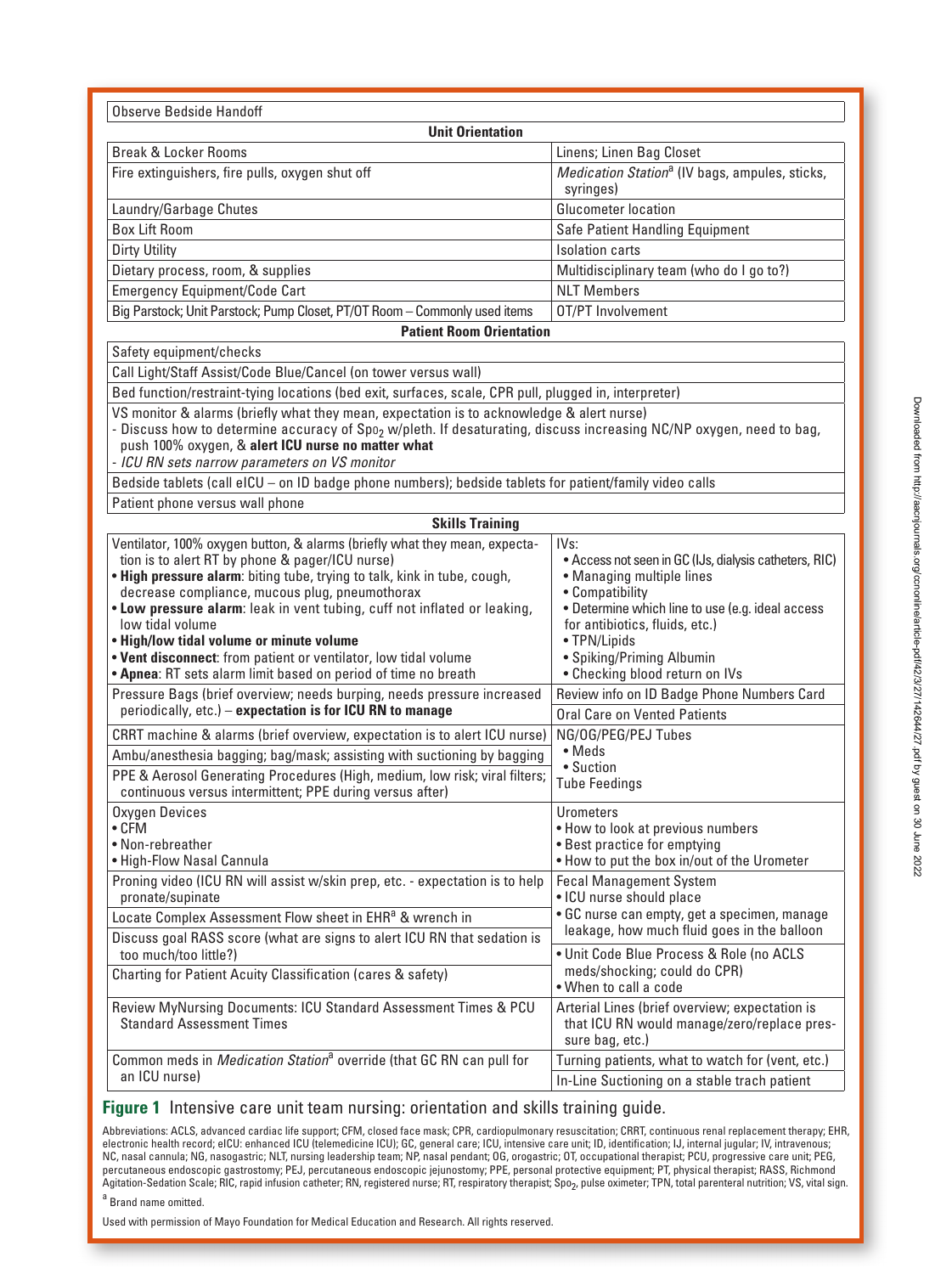| <b>ICU</b> Nurse:                                                                               | Room Numbers: ___________ | *Designate WHO will be | ICU            | GC                |   |          |
|-------------------------------------------------------------------------------------------------|---------------------------|------------------------|----------------|-------------------|---|----------|
| <b>General Care Nurse:</b>                                                                      |                           | completing the tasks   | <b>RN</b><br>✓ | Nurse   Both<br>✓ | ✓ | N/A<br>✓ |
| <b>Critical Care Skills</b>                                                                     |                           |                        |                |                   |   |          |
| ICU/PCU/ACLS medication administration & titration                                              |                           |                        | ✓              |                   |   |          |
| Arterial line management & lab draws                                                            |                           |                        | ✓              |                   |   |          |
| Site care & dressing changes - art lines & central lines                                        |                           |                        | ✓              |                   |   |          |
| ET tube suctioning (GC nurse can assist/ventilate)                                              |                           |                        | $\checkmark$   |                   |   |          |
| Monitoring oversight & alarm troubleshooting                                                    |                           |                        | ✓              |                   |   |          |
| CRRT management & I/O                                                                           |                           |                        | $\checkmark$   |                   |   |          |
| <b>ECG Lead Selection &amp; Placement</b>                                                       |                           |                        | ✓              |                   |   |          |
| OB assessments & cares                                                                          |                           |                        | ✓              |                   |   |          |
| Verify transplant labs & medications; discuss with GC nurse                                     |                           |                        | ✓              |                   |   |          |
| Road trips - tests & procedures (consider eICU assistance to GC nurse/patients on unit)         |                           |                        | ✓              |                   |   |          |
| In Room Procedures (consider eICU assistance to GC nurse/patients on unit)                      |                           |                        | ✓              |                   |   |          |
| Physical Assessments - alert ICU nurse of abnormal findings & changes                           |                           |                        |                |                   |   |          |
| (Q1H or Q4H) data validation                                                                    |                           |                        |                |                   |   |          |
| (Q4H or BID) head-to-toe assessment - both do assessment, then determine who charts what        |                           |                        |                |                   |   |          |
| Focused re-assessments, height, weight, I/Os                                                    |                           |                        |                |                   |   |          |
| <b>Admission Documentation</b>                                                                  |                           |                        |                |                   |   |          |
| Identify alarm indication & alert ICU nurse (vent, CRRT, VS monitor)                            |                           |                        |                |                   |   |          |
| <b>Medications</b>                                                                              |                           |                        |                |                   |   |          |
| General Care PO, SQ, IV, IM, topical, PEG/PEJ/NG/OG medications, inhalers (RT does nebulizers)  |                           |                        |                |                   |   |          |
| Labs                                                                                            |                           |                        |                |                   |   |          |
| Collect and send urine, stool, sputum specimens using Specimen Collection Software <sup>a</sup> |                           |                        |                |                   |   |          |
| <b>Capillary POC Glucose Testing</b>                                                            |                           |                        |                |                   |   |          |
| <b>Interventions</b>                                                                            |                           |                        |                |                   |   |          |
| Simple oxygen administration (via NC only)                                                      |                           |                        |                |                   |   |          |
| Complex oxygen administration (SFM, NRB, high-flow)                                             |                           |                        |                |                   |   |          |
| Site care & dressing changes (except central lines & art lines)                                 |                           |                        |                |                   |   |          |
| Tracheostomy care - site care, suctioning, etc.                                                 |                           |                        |                |                   |   |          |
| Manage tube feedings via NG or PEG/PEJ (intermittent or continuous)                             |                           |                        |                |                   |   |          |
| Apply support devices (stretch wrap, SCDs), hot/cold therapies, topical creams                  |                           |                        |                |                   |   |          |
| <b>Personal Cares - in collaboration with PCAs</b>                                              |                           |                        |                |                   |   |          |
| Bathing, oral care, meals                                                                       |                           |                        |                |                   |   |          |
| Ambulation, transfer, repositioning/turns, Safe Patient Handling equipment use, BRPs            |                           |                        |                |                   |   |          |
| Intentional rounding; tidying room<br><b>Communication</b>                                      |                           |                        |                |                   |   |          |
| Safety checks, drip checks                                                                      |                           |                        |                |                   |   |          |
|                                                                                                 |                           |                        |                |                   | ✓ |          |
| Participate in Bedside Handoff (using SBAR tool in EHR <sup>a</sup> )                           |                           |                        |                |                   | ✓ |          |
| Communicate with multidisciplinary team                                                         |                           |                        |                |                   |   |          |
| Assist with unit transfer; documentation & education in EHR <sup>a</sup> for patient discharge  |                           |                        |                |                   |   |          |
| Communicating with family                                                                       |                           |                        |                |                   |   |          |

#### **5 Rights of Delegation**

1) **Right Task**: Delegable for a specific patient

2) **Right Circumstances**: Setting and resources are appropriate and available

3) **Right Person**: Right person delegating the right task to the right person (know abilities!)

4) **Right Direction & Communication**: Clear, concise description of the task with objective, limits, AND expectations (SMART) 5) **Right Supervision & Evaluation**: Appropriate monitoring, evaluation, intervention, and feedback

### **Figure 2** Team nursing Assessment and Agreement form.

Abbreviations: ACLS, advanced cardiac life support; art, arterial; BID, 2 times daily; BRP, bathroom privilege; CRRT, continuous renal replacement therapy; ECG, electrocardiogram; EHR, electronic health record; eICU, enhanced ICU (telemedicine ICU); ET, endotracheal; GC, general care unit; ICU, intensive care unit; IM, intramuscular; I/O, intake and output; IV, intravenous; lab, laboratory value; N/A, not applicable; NC, nasal cannula; NG, nasogastric; NRB, nonrebreather; OB, obstetrics; OG, orogastric; PCA, patient care assistant; PCU, progressive care unit; PEG, percutaneous endoscopic gastrostomy; PEJ, percutaneous endoscopic jejunostomy; PO, by mouth; POC, point of care; Q1H, every 1 hour; Q4H, every 4 hours; RN, registered nurse; RT, respiratory therapist; SBAR, Situation, Background, Assessment, Recommendation; SCD, sequential compression device; SFM, simple face mask; SQ, subcutaneous; vent, ventilator; VS, vital signs.

a Brand name omitted.

Used with permission of Mayo Foundation for Medical Education and Research. All rights reserved.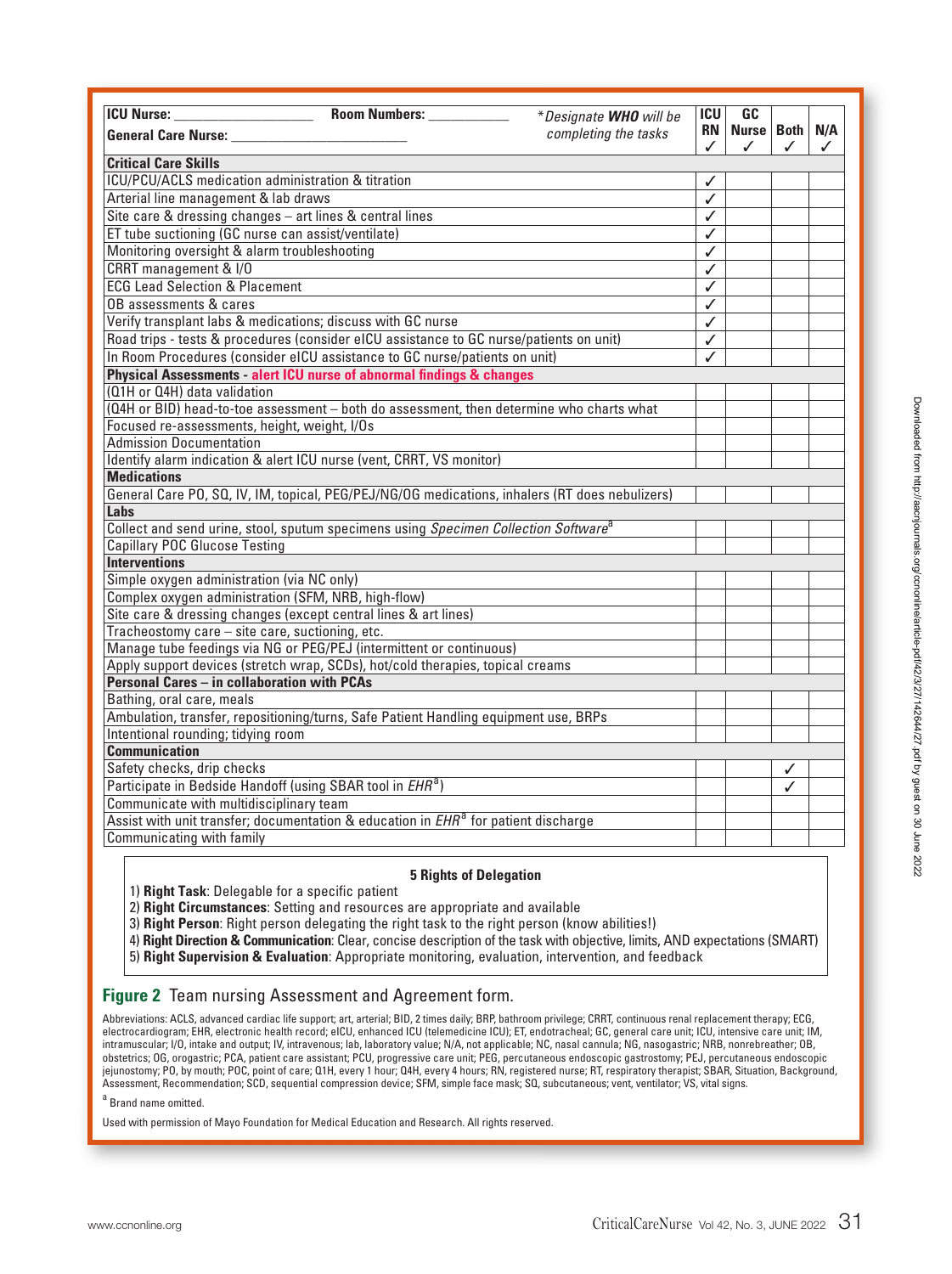

by a team nursing pair, with the goal of clarifying respon-close perceived lack of competence. To enrich these relati sibilities and avoiding the problem of "when it's everybody's job, it's nobody's job." It was to be individualized for each patient depending on the complexity of their care, with attention to the comfort and experience level of the general care nurse.

Charge nurses were tasked with determining assignments for team nursing pairs based on patient acuity and availability of tasks appropriate for general care nurses to assist with, including caring for various combinations of ICU and progressive care unit patients (Figure 3). If there were no suitable team nursing assignments, the charge nurse would cancel the role of the team nurse, who would float to another unit.

Not far into the pilot program, we recognized the need to enhance cohesion and trust between the ICU nurses and the general care nurses. The literature supports this phenomenon: Brown et al<sup>15</sup> reported that "more skilled" clinical team members can be reluctant to share responsibility and delegate to team members owing to

perceived lack of competence. To enrich these relationships, the ICU nursing leadership team issued a call for "team nursing champions." These "champions" were ICU nurses who were consistently open to pairing with general care nurses and willing to navigate the unfamiliarity of the pilot program. In pairing general care nurses with ICU nurses, charge nurses would give priority to champions if they were available when team nursing was needed. Many nurses (30% of the nurses on the ICU) answered the call, and most of them were preceptors or newer nurses.

In the postpilot survey, champions cited "wanting to try a new challenge," "having more opportunities to teach," and "wanting to be a part of the solution" as reasons for stepping up to the champion role. Those who did not become team nursing champions identified "lacking trust," "a sense of increased workload on team nursing pairs," or "wanting to be able to continue getting highacuity patients" as reasons for declining the role. Cohesion between the general care nurses and ICU nurses was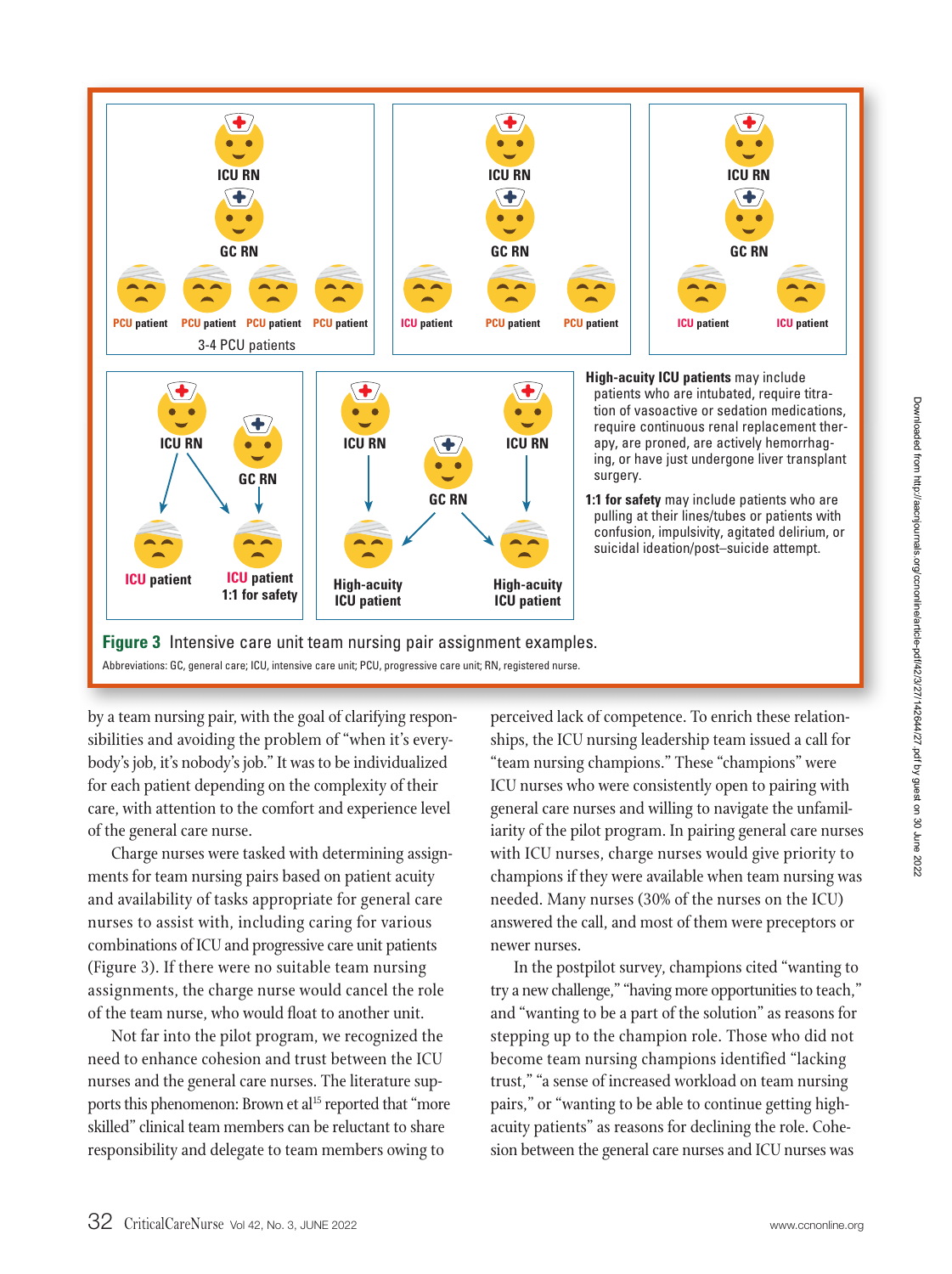

also promoted by including the general care nurses in  $\quad \quad$  impact on workload and patient outcomes. By the end email communications from the unit and posting "get to know me" forms with their pictures in the break room.

## **Results**

100

**% of respondents**

% of respondents

The pilot program lasted 6 weeks. Although the objective of the program was to free up ICU nurses to help staff the hospital's COVID-designated ICUs, the actual result was not so robust. A review of staffing numbers indicated that the pilot unit was able to provide sufficient care with the combination of scheduled ICU nurses and general care nurses, resulting in fewer requests for additional ICU nurses from the pool of ICU nurses. In a few cases, ICU nurses were reassigned from the pilot unit to the COVID-designated ICU as general care nurses helped meet staffing needs. However, this occurred less frequently than anticipated, reflecting the pilot unit's ongoing need for nurses with critical care specialty skills and the ability to care for high-acuity patients. Another consequence was a reduced need for ICU float nurses, who were then reallocated to the hospital's COVID-designated ICUs.

## **Discussion**

A postpilot survey was distributed to all ICU nurses and general care nurses involved in the pilot program. It solicited nurses' perceptions of their ability to provide appropriate and high-quality patient care both at the beginning and at the end of the program (Figure 4). Survey questions aimed to determine staff members' perceptions of the feasibility of team nursing in the ICU and its

impact on workload and patient outcomes. By the end of the program, responses were mostly positive regarding nurses' perceptions of their ability to provide appropriate and high-quality care; however, ICU nurses felt less able to provide appropriate and high-quality care compared with the general care nurses. We attribute this finding to the ICU nurses' hesitation regarding oversight of and delegation to a nurse not familiar with critical care practices. In addition, the need to implement the pilot program rapidly limited the ability to solicit nurses' input before initiating a team nursing model, as well as recognition of the extra effort and oversight provided by ICU nurses.

Intensive care unit charge nurses, responsible for making team nursing assignments, reported the lowest perceived ability to provide appropriate and high-quality care to patients. This finding was supported by various factors, including the pilot unit being a small ICU compared with other ICUs, with a layout (2 pods) that made it difficult to make pairing assignments. The high-acuity patient popula-

tion also made it burdensome to assign team nursing pairs, as Communication between ICU and general care nurses improved as the program progressed.

the workload often requires one-to-one ICU care—a challenge that is amplified during periods of low census. In addition, the formula used to determine staffing needs posed challenges for charge nurses, as it considered general care nurses to have a productivity of 100%, equivalent to that of ICU nurses, without taking into account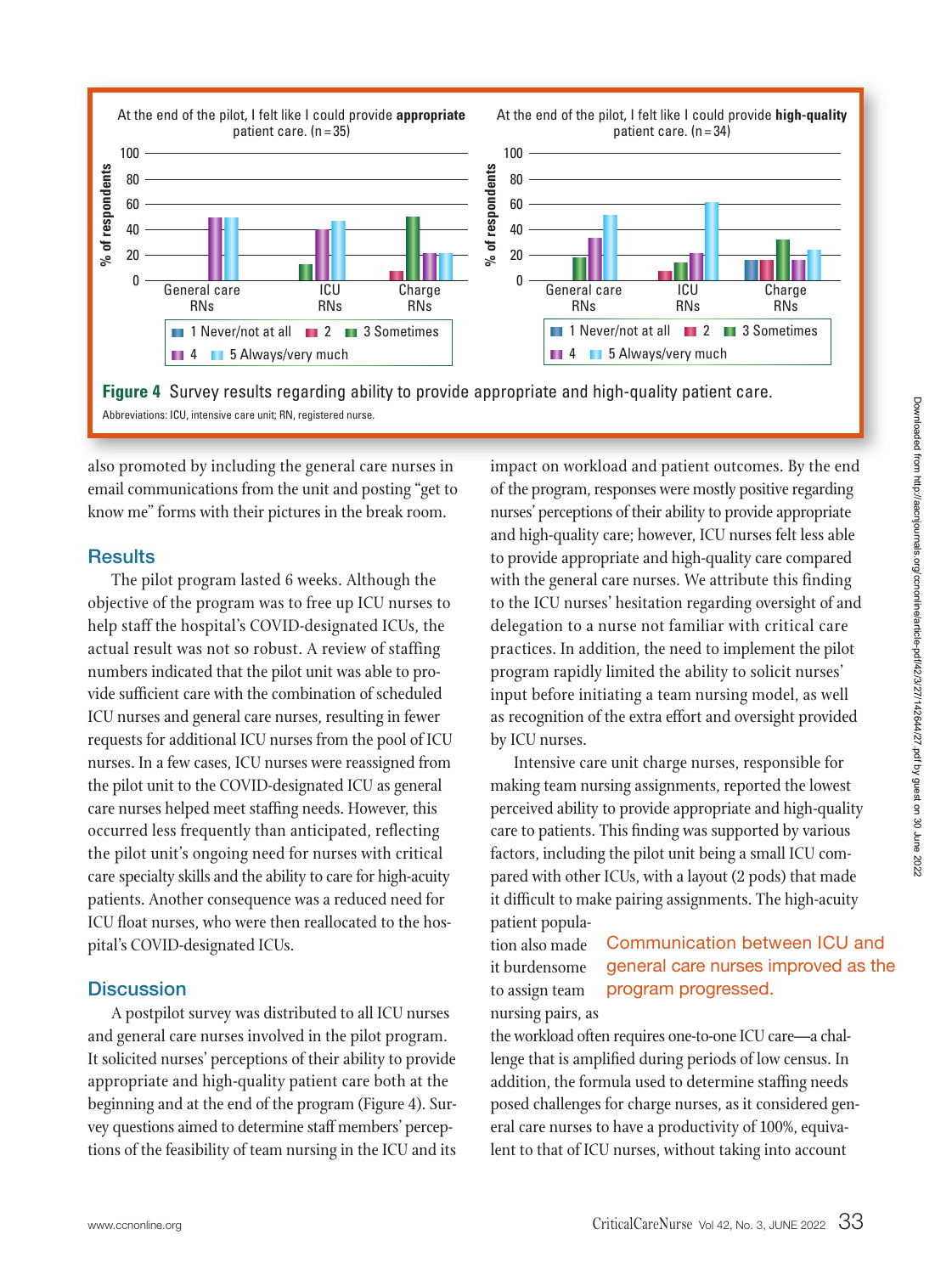

**Figure 5** Frequency of use and perceived helpfulness of the Assessment and Agreement form. Abbreviations: ICU, intensive care unit; N/A, not applicable; RN, registered nurse.

that the general care nursing skill set did not match that  $\qquad \quad$  and family perceptions were not formally evaluated required in the ICU. Charge nurses were also faced with challenges regarding coverage for meal breaks, which generally required ICU nurses to cover for each other and general care nurses to cover for each other. When appropriate, the enhanced ICU assisted by virtually monitoring patients during breaks.

Although well intentioned, rapid implementation of the pilot program magnified the stress of many ICU nurses, who were already dealing with unpredictability caused by the pandemic. Communication was a challenge, both among nursing staff and between the nursing leadership team and nurses. Nurses often commented that it was difficult to stay current with practices when they changed so frequently. With variable schedules and several days off between shifts, even small frequent changes contributed to the sense of unpredictability and heightened stress. Despite the provision of electronic resources, a quick reference binder, and numerous emails to communicate expectations and updates, it was difficult for nurses to feel informed amid the frequently changing guidelines in hospital practice. Communication between ICU and general care nurses improved as the program progressed. Nurses who used the Assessment and Agreement form regularly were more likely to perceive the pilot program as successful (Figure 5). This finding was probably due to the improved communication resulting from use of the form to help clarify roles and expectations.

An important component of practice change is evaluating patient and/or family response. Although patient

and family perceptions were not formally evaluated during the pilot program given the rapid implementation of the program in the context of the COVID-19 surge, future iterations of the program should explore this element.

### **Lessons Learned**

For ICUs considering implementation of team nursing as a short-term staffing solution, we recommend that a learning needs assessment first be conducted to identify nurses' strengths and areas that may require additional training (Figure 6). Needs assessment and application of the team nursing model should involve early and frequent open dialogue involving key stakeholders. Staff nurses' involvement in decision-making will reduce barriers more easily identified by frontline staff, improve their sense of control in a difficult situation, and enhance implementation and application. Nursing leaders should identify clear objectives and routinely evaluate and swiftly address patient safety issues, scope of practice concerns, and communication barriers. If objectives are not being met, leaders should advocate for discontinuing this approach and pursuing other interventions to mitigate staffing shortages.

Following the pilot program, the pilot unit's staffing model returned to primary nursing. Through feedback and sharing among administrative and clinical education leaders, components of this model have been used to build new initiatives to address ongoing staffing challenges; the processes and tools from the pilot program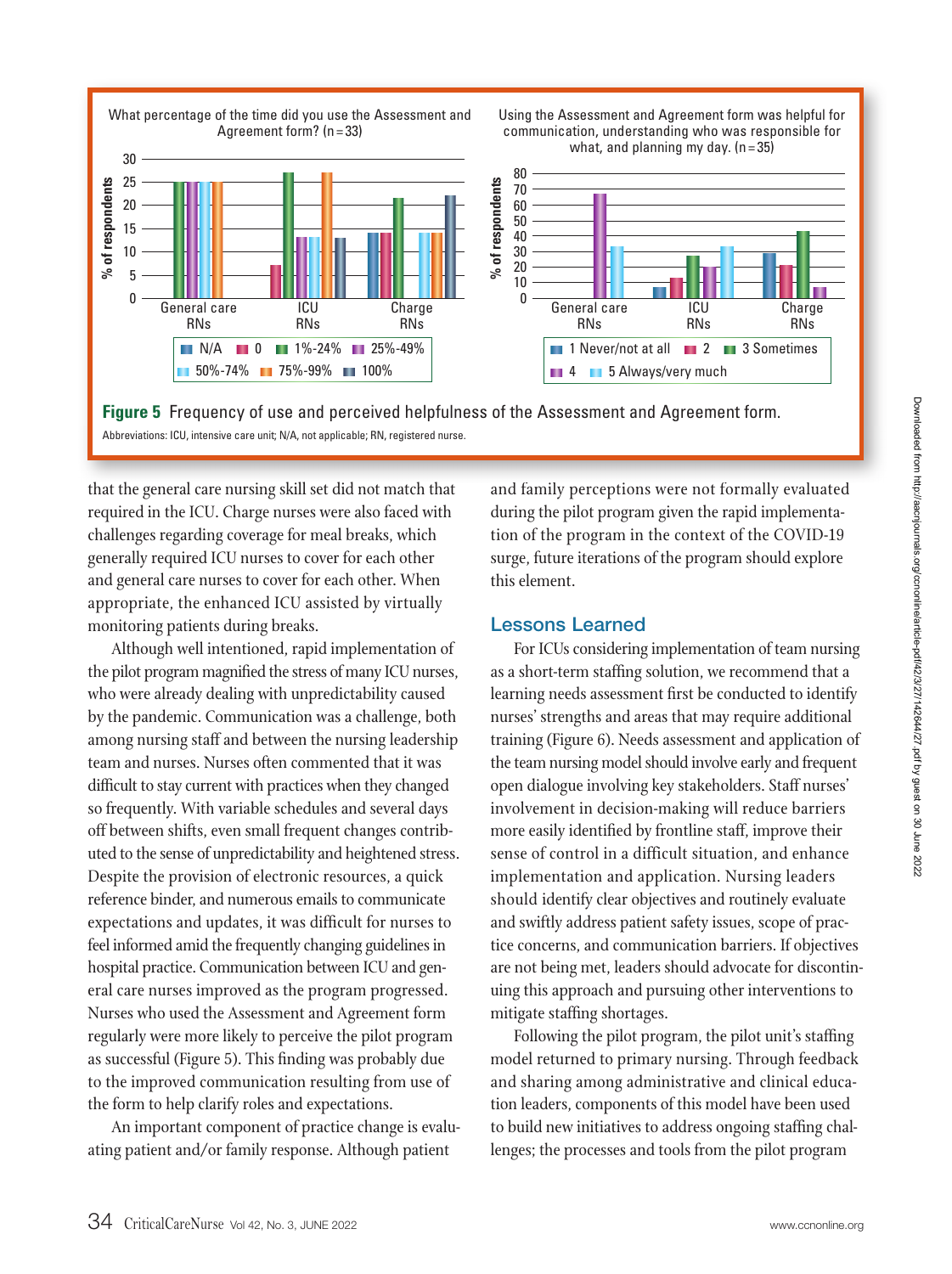| Name:                                                                                  |  | <b>Limited</b><br><b>Proficient Experience Experience</b> | <b>No</b> |
|----------------------------------------------------------------------------------------|--|-----------------------------------------------------------|-----------|
| <b>Patient Care Experience:</b>                                                        |  |                                                           |           |
| Critical Care Skills - Those with Past Experience in Critical Care Only                |  |                                                           |           |
| ICU/PCU/ACLS medication administration & titration                                     |  |                                                           |           |
| Administration & titration of sedatives & paralytics                                   |  |                                                           |           |
| Art line management & lab draws                                                        |  |                                                           |           |
| Site care & dressing changes - arterial lines & central lines                          |  |                                                           |           |
| ET tube suctioning & management                                                        |  |                                                           |           |
| <b>Patients on Ventilators</b>                                                         |  |                                                           |           |
| ECG/VS Monitoring oversight & alarm troubleshooting                                    |  |                                                           |           |
| <b>ECG Lead Selection, Placement</b>                                                   |  |                                                           |           |
| CRRT management & I/O                                                                  |  |                                                           |           |
| OB assessments & cares                                                                 |  |                                                           |           |
| Verify transplant labs & medications                                                   |  |                                                           |           |
| Road trips - tests & procedures                                                        |  |                                                           |           |
| <b>In-Room Procedures</b>                                                              |  |                                                           |           |
| Set-Up & Manage a Pressure Bag                                                         |  |                                                           |           |
| Manage a Chest Tube                                                                    |  |                                                           |           |
| <b>Physical Assessments</b>                                                            |  |                                                           |           |
| (Q1H or Q4H) data validation                                                           |  |                                                           |           |
| (Q4H or BID) head-to-toe assessment                                                    |  |                                                           |           |
| Focused re-assessments, height, weight, I/Os                                           |  |                                                           |           |
| <b>Medications &amp; Labs</b>                                                          |  |                                                           |           |
| General Care PO, SQ, IV, IM, & topical medications, inhalers                           |  |                                                           |           |
| PEG/PEJ/NG/0G medications                                                              |  |                                                           |           |
| Collect and send urine, stool, sputum specimens                                        |  |                                                           |           |
| <b>Capillary POC Glucose Testing</b>                                                   |  |                                                           |           |
| <b>Interventions</b>                                                                   |  |                                                           |           |
| Simple oxygen administration (via NC only)                                             |  |                                                           |           |
| Complex oxygen administration (SFM, NRB, HHFNC)                                        |  |                                                           |           |
| Site care & dressing changes (except central lines & arterial lines)                   |  |                                                           |           |
| Manage drains                                                                          |  |                                                           |           |
| Tracheostomy care - site care, suctioning, etc.                                        |  |                                                           |           |
| Manage tube feedings via NG or PEG/PEJ (intermittent or continuous)                    |  |                                                           |           |
| Apply support devices (stretch wrap, SCDs), hot/cold therapies, topical creams         |  |                                                           |           |
| Bathing, oral care, meals                                                              |  |                                                           |           |
| Ambulation, transfer, repositioning/turns, SPH equipment use, BRPs                     |  |                                                           |           |
| Intentional rounding; tidying room                                                     |  |                                                           |           |
| <b>Communication</b>                                                                   |  |                                                           |           |
| Safety checks, drip checks                                                             |  |                                                           |           |
| Participate in Bedside Handoff (using SBAR tool in EHR <sup>a</sup> )                  |  |                                                           |           |
| Communicate with multidisciplinary team                                                |  |                                                           |           |
| Communicating with family                                                              |  |                                                           |           |
| Assist with unit transfer                                                              |  |                                                           |           |
| <b>EHR</b>                                                                             |  |                                                           |           |
| Using the EHR <sup>a</sup> for Documentation of Assessments                            |  |                                                           |           |
| Using the EHR <sup>a</sup> for Documentation of Admissions                             |  |                                                           |           |
| Using the EHR <sup>a</sup> for Documentation of Sedation Administration                |  |                                                           |           |
| Using the EHR <sup>a</sup> for Documentation of Dismissals                             |  |                                                           |           |
| Using the EHR <sup>a</sup> for Medication Administration                               |  |                                                           |           |
|                                                                                        |  |                                                           |           |
| Using the Specimen Collection Software <sup>a</sup> for Specimen Collection & Labeling |  |                                                           |           |

#### **Figure 6** Learning needs assessment for a team nursing model.

Abbreviations: ACLS, advanced cardiac life support; art, arterial; BID, 2 times daily; BRP, bathroom privilege; CRRT, continuous renal replacement therapy; ECG, electrocardiogram; ET, endotracheal; HHFNC, heated-humidified high-flow nasal cannula; ICU, intensive care unit; IM, intramuscular; I/O, intake and output; IV, intravenous; lab, laboratory value; NC, nasal cannula; NG, nasogastric; NRB, nonrebreather; OB, obstetrics; OG, orogastric; PCU, progressive care unit; PEG, percutaneous endoscopic gastrostomy; PEJ, percutaneous endoscopic jejunostomy; PO, by mouth; POC, point of care; Q1H, every 1 hour; Q4H, every 4 hours; SBAR, Situation, Background, Assessment, Recommendation; SCD, sequential compression device; SFM, simple face mask; SPH, safe patient handling; SQ, subcutaneous; VS, vital signs.

<sup>a</sup> Brand name omitted.

Used with permission of Mayo Foundation for Medical Education and Research. All rights reserved.